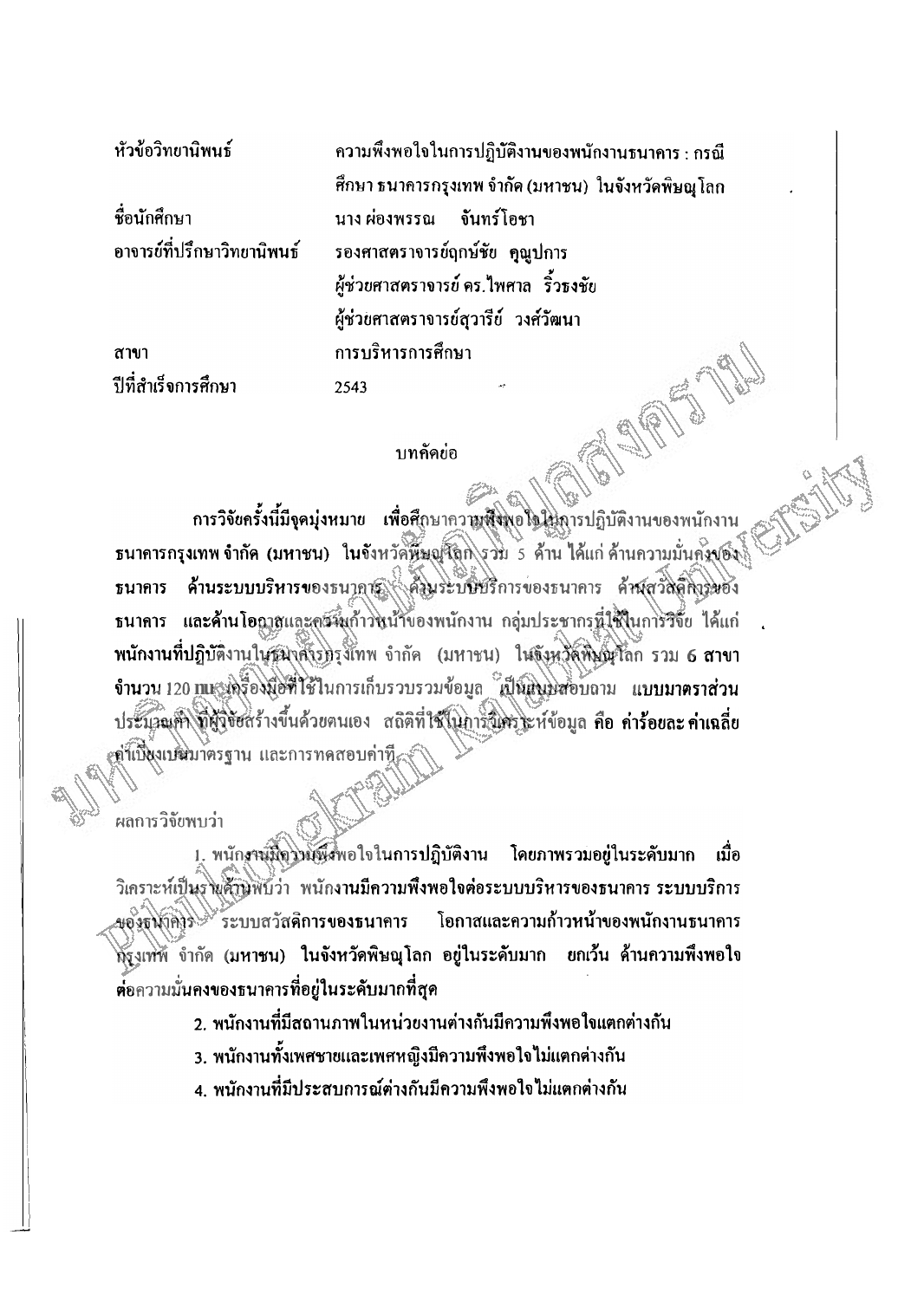Title Author Advisors Field Year Job Satisfaction of **Thc** Personnel Banks : A Case Study of Bangkok Bank Public Company Limited In Phitsanulok Mrs. Phongphan Chan - o - cha Associate Professor Ruekchai Khunoopakarn Assistant Professor Dr.Phaisan Rewthongchai Assistant Professor Suwaree Wongwattana Educational Administration 2000

This research aimed to study the Bangkok Bank Public Company Limited personnel's satisfaction  $\widehat{m}$  sapect of working : the stabitity of the bank, the administration system, the service system, the personnel welfare and the opportunity to progress in their positions 120 persons in 6 branches of the bank in Phitsanuloke 120 persons are subjects of the study. The data were collected by using rating scale questionaire and the data were anshysed by percentage, mean, standard and t-test.

**ABSTRACT** 

The results indicated that :

1. The most of the personnel were satisfied with their jobs in the aspects of their stabitity, the asministration system, the service system, the welfare system and their opportunity in the progression at the higher level.

2. The personnel with different had different job satisfaction.

3. Male and .female personnel did not have different job satisfaction.

4. The personnel with different experience did not have different job

satisfaction.